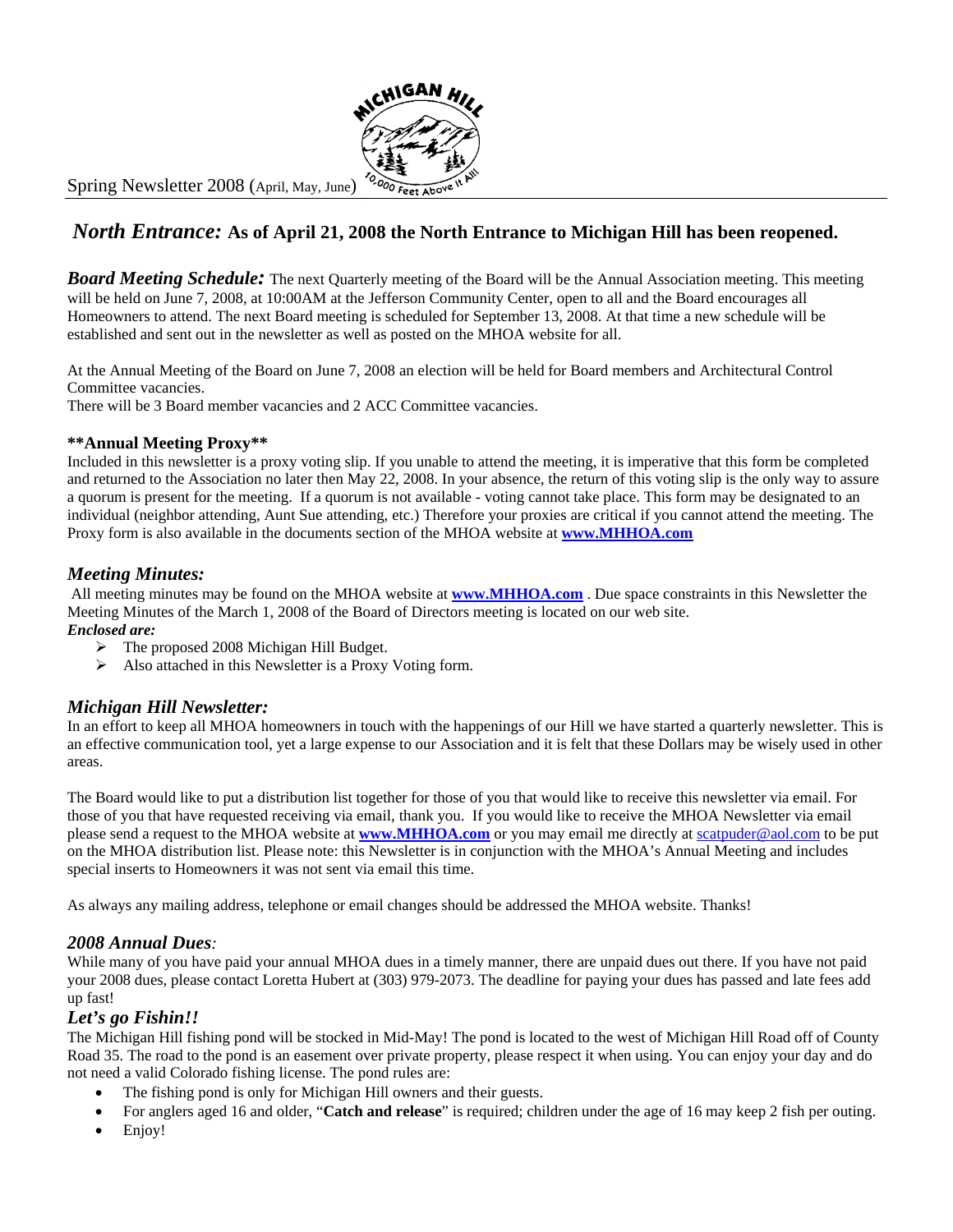## *A letter from your President:*

Howdy from the President:

Spring is in the air finally! What a difficult and almost unbearable winter we have had to endure. Record amounts of snowfall in Colorado, record number of HWY 285 closures 17, and the county declared a State of Emergency. Hundreds of residents trapped at their homes, numerous county roads impassable after being open for only a few hours due to high winds.

I want to thank all those wonderful residents who trekked out to help try plowing the roads and rescuing stranded residents stuck in the deep snow, especially Sheldon Burton, Tom Clinton, and Steve Johnson. Steve Johnson and Sheldon have done a terrific job on keeping the MHOA roads open for all residents. Sheldon worked countless hours trying to keep Red Hill Rd. and Georgia Dr. open all the way to CR 35, which is maintained by the county. I have had numerous calls from Jefferson Heights' residents thanking us because most of the time their only exit was from our roads thru Red Hill Rd. Your Park County Emergency Manager, Lori Hodges, came to our March meeting and said our subdivision roads were probably the best kept in the county. We were able to survive this difficult Winter because of the actions and efforts of some great residents giving their all for the Homeowners of the Hill.

Your Board of Directors voted to change the Annual meeting to June 7, 2008. This will allow us to vote the Budget for 2008 at the beginning of the year rather than at the end. Also this will allow us as a community to put efforts out thru the summer months to get things done on Michigan Hill that we usually decide in August to do but never get around to it, until the following summer and then it doesn't get done. We can plan Community projects through the summer months. Prior Annual Meetings held in August had great ideas but time limitations prevented the Board and residents from completing these tasks.

My MOTTO for this years meeting will be: "What will you do for Michigan Hill Subdivision this year? The residents who have volunteered in the past have been few and far between. They have done a lot of work, but there is a lot to be done this summer. So I challenge each and every one of you to volunteer your time, skills and muscle power to help in making Michigan Hill a better place for all to enjoy.

See you on June  $7<sup>th</sup>$  and let's have a great year!

Terry Hull

President, Michigan Hill Owners Association

*Important Numbers:* **Please take note and post in a convenient place. Important numbers to assist Homeowners in the event of emergency or for general questions: FIRE/ MEDICAL EMERGENCY: 911 Park County Sheriff: Non Emergency 719.836.4122 Park County Animal Control: 719.836.4331 Colorado Road Conditions: 877.315.7623 Non Emergency Fire: 719.836.2605 Fire Station # 5:** 719.836.3244

Your Board of Directors, voted in by you, the homeowner, to uphold the Convenience and By-laws of the Homeowners Association. They are in no way able to **lawfully enforce** inappropriate or **unlawful** behavior other than by Civilian means. It is the right and duty of **every homeowner** to report unlawful improprieties to our local law enforcement authorities. A list of important numbers is above. Please remember that if you have any questions or concerns you may contact any one of your Board members via email or by telephone.

*Architectural Control Committee (ACC):* As Summer approaches many Homeowners will have the opportunity to get outside for exterior maintenance. Homeowners by existing bylaws are required to submit for ACC approval an "Architectural Submittal Form" which can be found and printed off the MHOA website at **www.MHHOA.com** or you may get a form by contacting any one of your ACC or Board members. **Prior to any construction or painting changes**, this form, along with a drawing of the proposed structure location with respect to property lines should be submitted to an ACC member for ACC review and approval. The purpose of the ACC is to enforce the Covenants and Bi-laws of Michigan Hill for all to enjoy.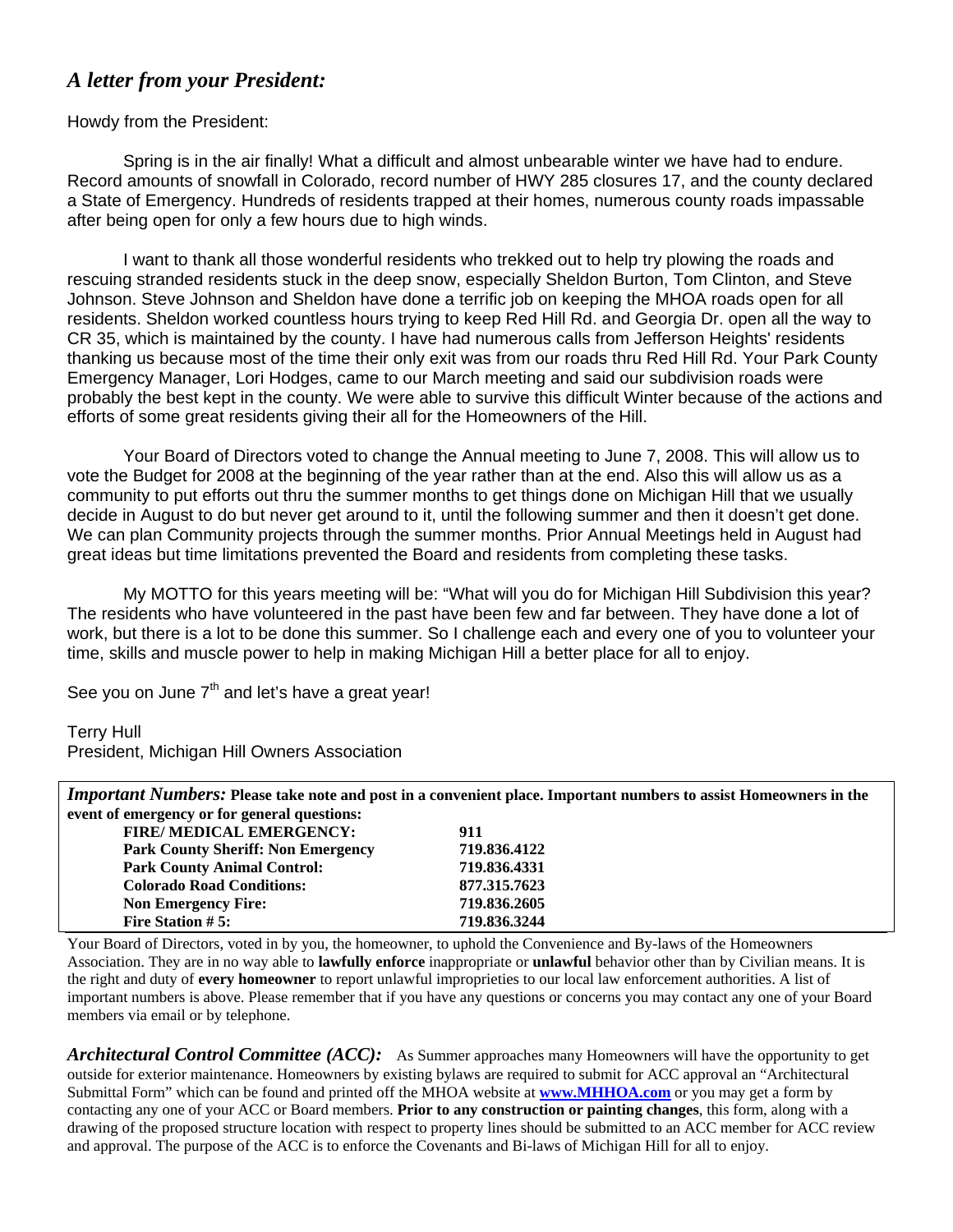Fines and specific violation costs were the topic of the Board of Directors at the December 1, 2007 meeting, and became effective January 1, 2008. Failure to submit and ACC request form to the ACC and receive approval for any construction on Michigan Hill will result in penalty to the property owner, per occurrence, in the amount of five thousand dollars (\$5,000.00). Make sure you get ACC approval and of course you're County building permit!

#### *CONTACT INFORMATION Board Members:*

- **Terry Hull** President, 2 yr: thull@aol.com, (719)836-9603
- **Open position**
- **Loretta Hubert** Treasurer, 1yr: hubertll@netzero.com, (303) 979-2073
- **Larry McClymonds** Secretary, 1yr: larry.mcclymonds@candogo.com, (303)885-3142
- **Steve Johnson** At Large, 2yr Roads, pond, Burn Pit: craftycrittersinc@hotmail.com, (719)836-6192

#### **Architectural Control Committee (ACC)**

- **MHOA- Attn: Architectural Control Committee PO Box 123, Jefferson, CO 80456**
- **Traci Bailey**, 3yr: scatpuder@aol.com, (720)935-6338, (303)688-3053
- **Tom Clinton**, 3yr: tomjerryclinton@aol.com, (719)836-2948
- **Blenda Crawford**, 1yr: bgcrawford@msn.com, (303)798-3830 /(719) 863-7100 cabin wknds)
- **Terry Hull** President, tlhull@aol.com, (719)836-9603

#### **Michigan Hill Home Owners Association: PO Box 123, Jefferson, CO 80456 www.MHHOA.com**

*LOT COMPLIANCE*: There are Lot owners that either do not understand or know the By-laws and Covenants of Michigan Hill, these can be found on the MHOA website at **www.MHHOA.com)** All Homeowners are encouraged to read, understand, abide and be aware of the covenants and their rights as a homeowner with respect to Michigan Hill covenants and by-laws.

As spring/summer approaches the Board is making the following concerns on Michigan Hill a priority.

 *Out Lots:* The location of these out lots can be viewed on the MHOA website and located in the "local Info" section. They are designated in GRAY. They are designed for the use of Michigan Hill wildlife to migrate as well as the natural pleasure of all homeowners. The out lots cannot be used by motorized vehicles under any circumstances as stated in the by-laws and covenants. The Board does everything possible to uphold and maintain these out lots and as a Homeowner it is the responsibility of each of us to report unlawful activity to the local law enforcement authorities.

*Expired Tags*: Board members will be visiting each lot for expired vehicle/trailer tags, etc. you will then be receiving a letter from the Board to either update or remove said vehicles/trailers. Vehicles/trailers with expired tags are a violation of MHOA by-laws and Covenants. For some local assistance please refer to "Open forum" on the next page.

*Campers/Trailers:* In compliance with the by-laws and Covenants on Michigan hill. (These can be found on our website at **www.MHHOA.com**), campers and trailers may be brought to enjoy on "raw" land on a by use basis (bring it up for use, take it with you when you depart).

Your Board will be looking for and requesting every Homeowner to be complaint with this ordinance. IF you have an active building permit from the county, campers/trailers are permitted throughout your construction period. Owners must supply the ACC or a Board Member with a copy of your current building permit each year for your file. Campers/trailers cannot be left unoccupied/stored for an indeterminable amount of time unless you have an existing building permit or home on your property, you are then allowed to park and/or store a currently tagged camper/trailer on your property.

*Pets:* Dogs must be kept under the control of their owners at all times in compliance with Park County leash laws. Pets should not be left unattended, except leashed or in kennels and within the parameters of your lot. Pets should not be a threat to wildlife, neighbors or neighbors pet(s) and your dog may not roam freely, without owner supervision. This also applies to contractors doing business on your property. If you have concerns contact your Board members, Park County Sheriff department OR Park county Animal control 719.836.4331 or assistance.